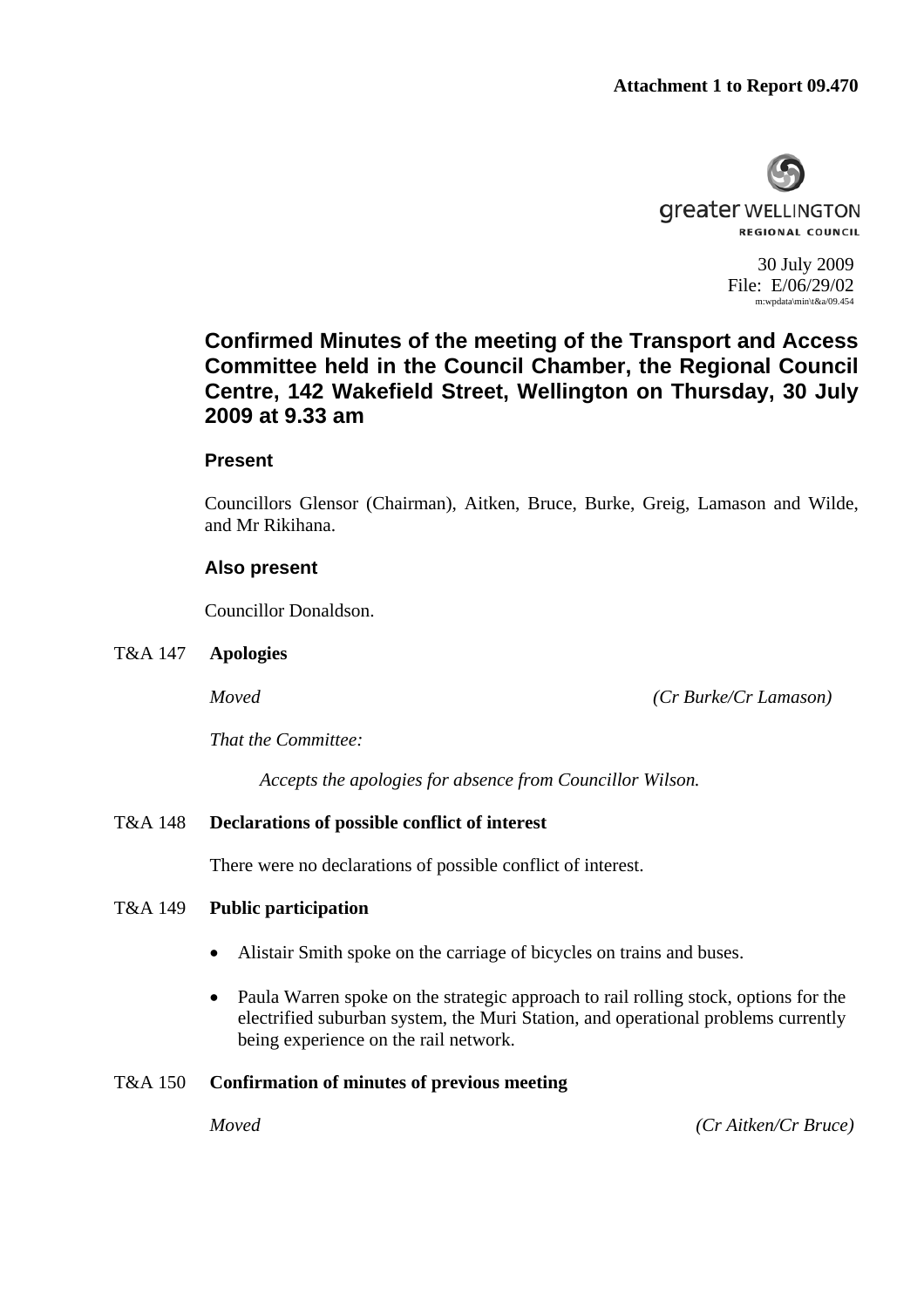*That the Committee confirms the public and public excluded minutes of the meeting of 17 June 2009, Report 09.352 and Report PE 09.353.* 

### T&A 151 **Carriage of cycles on buses and trains**

**Report 09.446 File: TD/04/05/01** 

*Moved (Cr Burke/Cr Greig)*

*That the Committee:* 

- *1. Receives the report.*
- *2. Notes the content of the report.*
- *3. Agrees to take no further action regarding the carriage of cycles on buses until the regulations are changed by the New Zealand Transport Agency.*
- *4. Agrees to continue the free carriage of cycles on trains on the current terms and conditions set by Tranz Metro, but to develop new operational policy prior to the new Matangi trains coming into service, aimed at maximising accessibility for the carriage of cycles in the off-peak periods.*

### **Noted**

- *Clause 3. was changed, as indicated in bold, subsequent to an amendment moved by Cr Wilde and seconded by Cr Aitken.*
- *Clause 4. was changed, as indicated in bold, subsequent to an amendment moved by Cr Cr Aitken and seconded by Cr Bruce.*

The substantive motion, including amendments, was **PASSED** unanimously.

The meeting was adjourned between 10.36 am and 10.53 am for morning tea.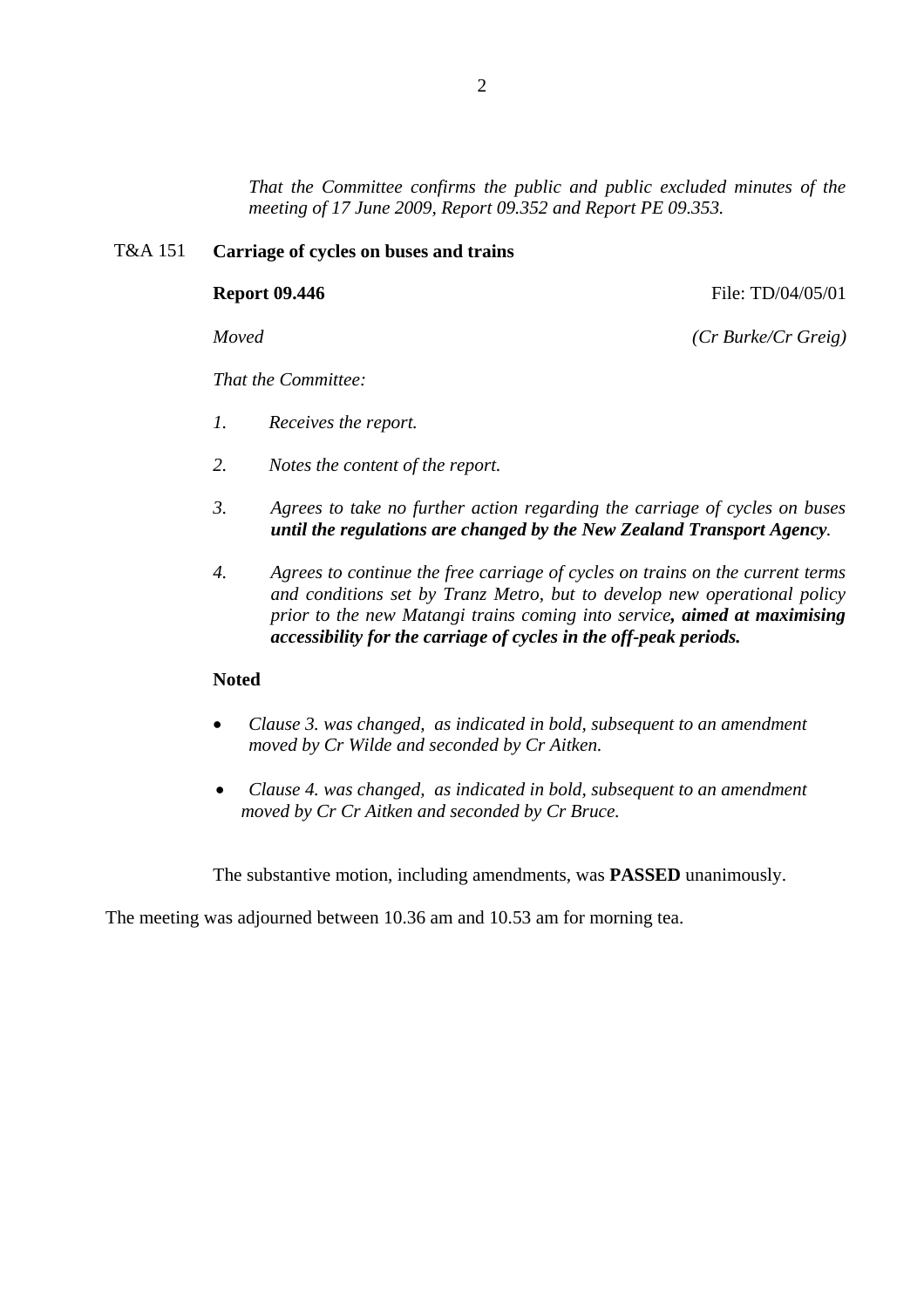# T&A 152 **Public transport monitor**

Jude Varcoe of Premium Research gave a *Powerpoint* presentation.

**Noted** 

Officers were asked to publish the presentation slides in the Councillors' Bulletin.

| T&A 153 | <b>Muri Railway Station review</b>       |                                  |                                      |  |
|---------|------------------------------------------|----------------------------------|--------------------------------------|--|
|         | <b>Report 09.445</b>                     |                                  | File: T/21/04/01                     |  |
|         | Resolved                                 |                                  | $(Cr \text{ Greig}/Cr \text{Burke})$ |  |
|         |                                          | That the Committee:              |                                      |  |
|         | $\mathcal{I}$ .                          | Receives the report.             |                                      |  |
|         | 2.                                       | Notes the content of the report. |                                      |  |
| T&A 154 | <b>Service Review Update - July 2009</b> |                                  |                                      |  |
|         | Resolved                                 |                                  | (Cr Lamason/Cr Greig)                |  |
|         | $\mathcal{I}$ .                          | Receives the report.             |                                      |  |
|         | 2.                                       | Notes the content of the report. |                                      |  |
| T&A 155 | <b>Divisional Manager's report</b>       |                                  |                                      |  |
|         | <b>Report 09.441</b>                     |                                  | File: T/21/04/01                     |  |
|         | Resolved                                 |                                  | $(Cr \text{ Greig}/Cr \text{Burke})$ |  |
|         | That the Committee:                      |                                  |                                      |  |
|         | 1.                                       | Receives the report.             |                                      |  |

3

*2. Notes the content of the report.*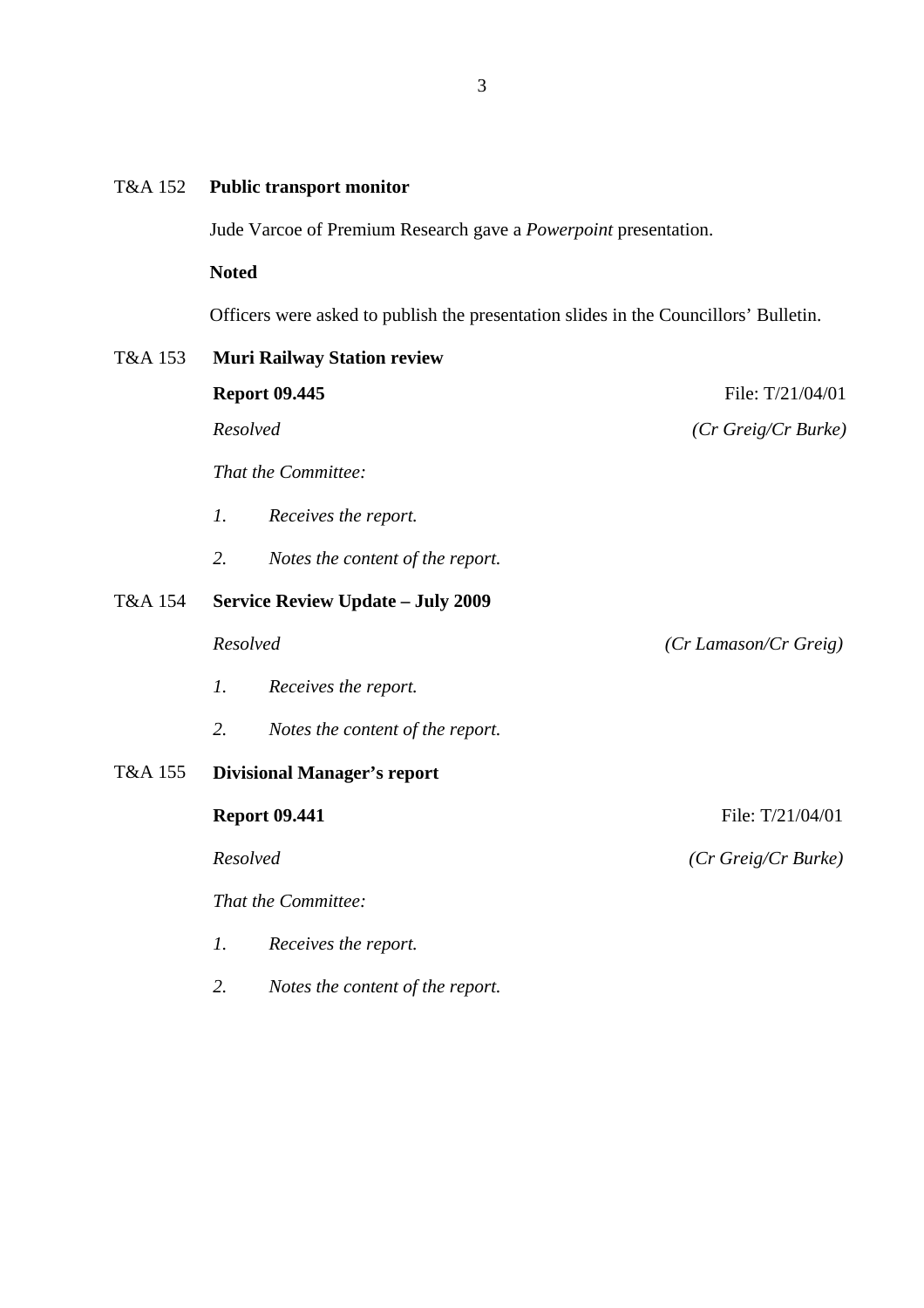*That the committee* 

*Excludes the public from the following part of the proceedings of this meeting namely:* 

 *Total Mobility Phase 2 project update* 

*The general subject of the matter to be considered while the public is excluded, the reasons for passing this resolution in relation to each matter, and the specific grounds under section 48(1) of the Local Government Official Information and Meetings Act 1987 for the passing of this resolution are as follows:* 

| <b>General</b>     | <b>Reason for passing this resolution</b> | Ground under section 48(1) |
|--------------------|-------------------------------------------|----------------------------|
|                    | subject of the in relation to the matter  | for the passing of this    |
| matter to be       |                                           | resolution                 |
| <i>considered:</i> |                                           |                            |

| Total    | The information in this report relates |  |
|----------|----------------------------------------|--|
| Mobility | to procurement of a new Total          |  |
| Phase 2  | Mobility electronic system. Release    |  |
| project  | of this information would              |  |
| update   | disadvantage the Council in its        |  |
|          | negotiations with potential providers  |  |
|          | as it would reveal Greater             |  |
|          | Wellington's negotiation strategy.     |  |
|          | Greater Wellington has not been        |  |
|          | able to identify a public interest     |  |
|          | favouring disclosure of this           |  |
|          | particular information in public       |  |
|          | proceedings of the meeting that        |  |
|          | would override this prejudice.         |  |

*That the public conduct of the whole or the relevant part of the proceedings of the meeting would be likely to result in the disclosure of information for which good reason for withholding would exist under section 7(2)(h) of the Local Government Official Information and Meetings Act 1987 (i.e. to enable Greater Wellington to carry out, without prejudice or disadvantage, commercial activities).* 

**Report 09.447** File: E/06/29/02

*Resolved (Cr Lamason/Cr Burke)*